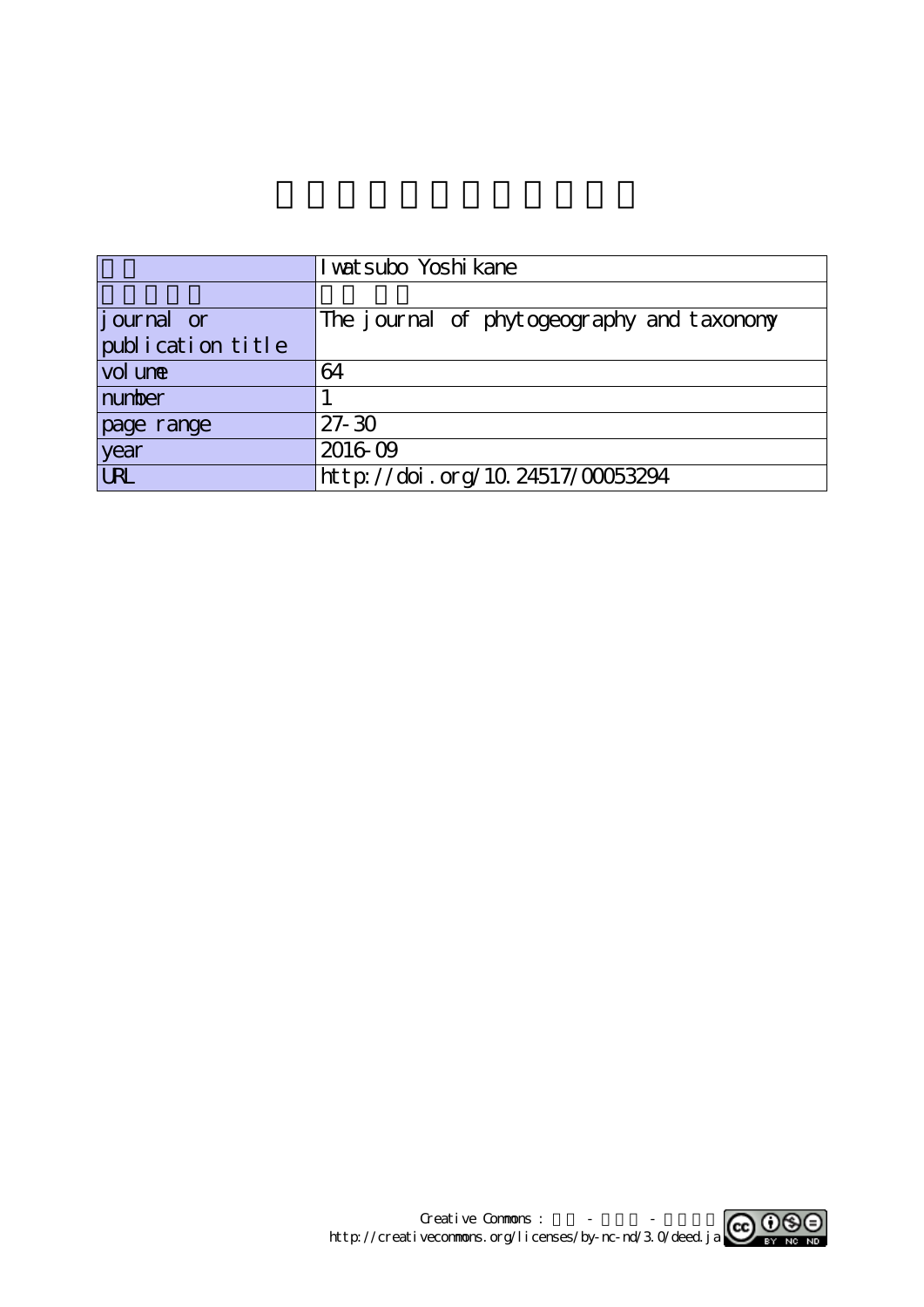# Yoshikane Iwatsubo: *Rumex acetosa***(Polygonaceae) with a curious heteromorphic karyotype**

Graduate School of Science and Engineering, University of Toyama, 3190-Gofuku, Toyama 930-8555, Japan

*Rumex acetosa***(**Polygonaceae**)** is a well known dioecious perennial plant with sex chromosomes  $2n = 14 = 12 + 2X$  in plants with pistillate flowers (female plants) and  $2n = 15$  $12 + 1X + 2Y$  in plants with staminate flowers **(**male plants**)(**Kihara and Ono 1923a, 1923b, 1925**)**. In plants occurring in Japan, chromosome mutants were documented for the first time by Yamamoto **(**1935, 1937, 1938**)**, followed by Kurita and Kuroki **(**1971**)** and Kuroki **(**1994**)**. Several forms of chromosome mutants were also identified in *R*. *acetosa* populations on Skomer Island, off the coast of Wales in England **(**Wilby and Parker 1988**)**.

In my investigations of chromosome variations of *R*. *acetosa* growing in various parts of Japan, I have come across many chromosome mutants in various regions throughout the distribution area in Japan. The present report provides documentation of a mutant with a hetermorphic karyotype of *R*. *acetosa* collected along the roadside in Kurosaki, Kaga City **(**Ishikawa Prefecture**)**.

### **Materials and methods**

A male plant of *R*. *acetosa* was cultivated in a plastic pot at the experimental garden of University of Toyama after collecting. An actively growing root tip that had sprouted from this plant was used for the karyotype study. The root tip was pretreated in a 1.9 mM 8-hydroxyquinoline solution at room temperature for one hour, and then kept at 5ºC for 15 hours. After being fixed in a mixture of glacial acetic acid and absolute ethyl alcohol **(**1:3**)** at room temperature for one hour, the root tip was macerated in 1N hydrochloric acid at 60ºC for ten minutes, and then washed in tap water. The root tip was stained and squashed in 1% lactopropionic orcein. A cell with fully spread metaphase chromosomes was used for the study. Chromosome form was presented according to the nomenclature of Levan et al. **(**1964**)**.

#### **Results and discussion**

Plant investigated herein had 15 chromosomes: an X chromosome, two Y chromosomes and 12 autosomes in somatic cells **(**Fig. 1**)**; this



Fig. 1. Somatic metaphase chromosomes **(**A**)** and karyogram **(**B**)**. Bars indicate 5μm.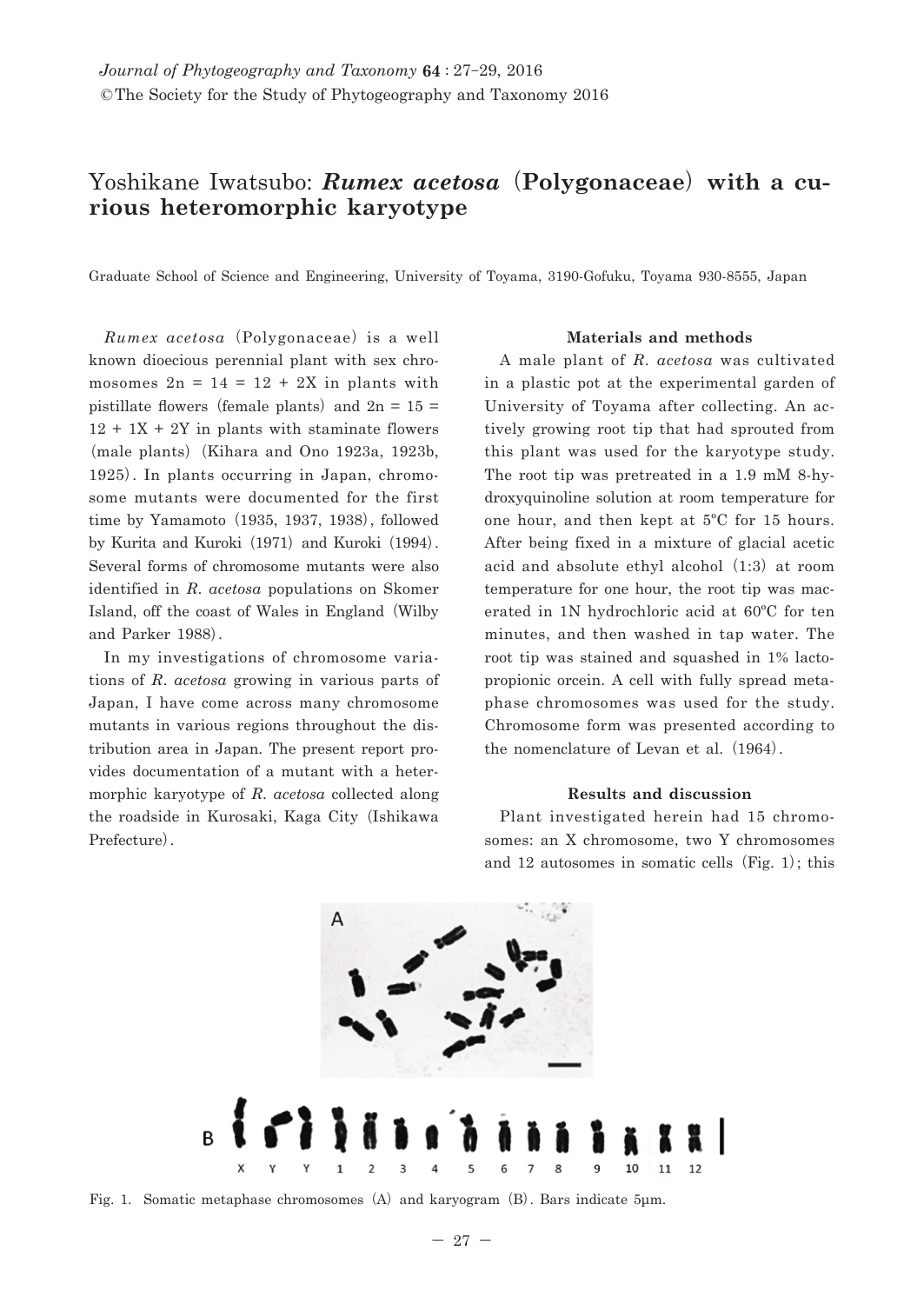is the same chromosome constitution as a normal male plant of this species. Of the 12 autosomes of this plant, one A5 chromosome **(**Fig. 1, No. 9**)** and two A6 chromosomes **(**Fig. 1, Nos. 11 and 12**)** had supernumerary segments composed of heterochromatin **(**Kuroki 1976, 1987, Yonezawa et al. 1978**)**. In plants of *R*. *acetosa*, the X chromosome has two arms of nearly the same length **(**3.6 μm and 3.7 μm**)(**Iwatsubo 2014**)**. However, in the X chromosome of this plant, one arm was 0.7 μm shorter, while the long arm was the same length of that typically observed in *R. acetosa*.

In normal male plants of *R*. *acetosa*, the two Y chromosomes differ in length **(**Kihara and Ono 1923a, 1923b**)**; and the longer one, at roughly 6.1 μm in length **(**Iwatsubo 2014**)**, is denoted as the  $Y_1$  chromosome  $(Ono 1926)$ , and the shorter one, roughly 5.5 μm in length  $\text{(Iwatsubo 2014)}$ , is denoted as the Y<sub>2</sub> chromosome **(**Ono 1926**)**. However, the two Y chromosomes of this plant were of similar lengths **(**5.9 μm and 5.7 μm), and so the  $Y_1$  and  $Y_2$  chromosomes were not discriminated as such. In normal male plants the total length of two Y chromosomes is 11.6 μm; the total length of the two Y chromosomes of this plant was also revealed as 11.6 μm. It was therefore surmised that either a 0.2 μm part of one arm was translocated from the  $Y_1$  chromosome to the  $Y_2$  chromosome, or a 0.4 μm part of one arm of the  $Y_1$  chromosome was translocated to the  $Y_2$  chromosome.

In the autosome complement of this plant, the longest autosome **(**No. 1**)**, one telocentric chromosome **(**No. 4**)**, and one satellite chromosome **(**No. 5**)** had curious forms that differed from those found in normal *R*. *acetosa*. Compared to the normal karyotype of male plants of *R*. *acetosa* reported in Iwatsubo **(**2014**)**, the most likely explanation for the origins of these autosomes is that a 0.7 μm part of one arm of the X chromosome is translocated to the short arm of the No. 1 autosome, and the short arm of the No. 4 autosome is translocated to the short arm of the No. 5 autosome **(**Fig. 1B, Table 1**)**. In addition to the translocation between the two Y chromosomes, this plant seems to be a chromosome mutant with triple chromosomal translocations.

#### **References**

- Iwatsubo,Y. 2014. *Rumex acetosa***(**Polygonaceae**)** Chromosomal variations occurring in Toyama Prefecture, Central Japan. J. Phytogeogr. Taxon. **61**: 75**-**89.
- Kihara, H. and Ono, T. 1923a. Cytological studies on *Rumex* L., **Ⅰ**. Chromosomes of *Rumex Acetosa* L. Bot. Mag. Tokyo **37**: 84**-**90 **(**in

| Chromosomes | Short arm $+$ Long arm $(\mu m)$ | Total length $(\mu m)$ | Arm ratio | Form          |
|-------------|----------------------------------|------------------------|-----------|---------------|
| X           | $2.9 + 3.7$                      | 6.6                    | 1.3       | m             |
| Y           | $2.9 + 3.0$                      | 5.9                    | 1.0       | М             |
| Y           | $1.7 + 4.0$                      | 5.7                    | 2.4       | $\mathrm{sm}$ |
| A1          | $1.7 + 4.0$                      | 5.7                    | 2.4       | sm            |
| A2          | $1.0 + 4.0$                      | 5.0                    | 4.0       | $^{\rm st}$   |
| A3          | $0.8 + 3.3$                      | 4.1                    | 4.1       | $^{\rm st}$   |
| A4          | $* + 3.3$                        | 3.3                    | $\infty$  | T             |
| A5          | $t-1.4 + 3.5$                    | 4.9                    | $2.5\,$   | sm            |
| A6          | $t = 0.6 + 3.5$                  | 4.1                    | 5.8       | $^{\rm st}$   |
| A7          | $0.7 + 3.2$                      | 3.9                    | 4.6       | $^{\rm st}$   |
| A8          | $0.7 + 3.2$                      | 3.9                    | 4.6       | $^{\rm st}$   |
| A9 $(SS5)$  | $1.5 + 2.9$                      | 4.6                    | 1.9       | sm            |
| A10         | $0.8 + 2.9$                      | 3.7                    | 3.6       | $^{\rm st}$   |
| A11 (SS6)   | $1.6 + 2.0$                      | 3.6                    | 1.3       | m             |
| A12 (SS6)   | $1.5 + 2.0$                      | $3.5\,$                | 1.3       | m             |

Table 1. Chromosome lengths of metaphase chromosomes with a heteromorphic karyotype of male *Rumex acetosa*

Total length and arm ratio do not include satellite.

t: satellite

**\***: scanty short arm